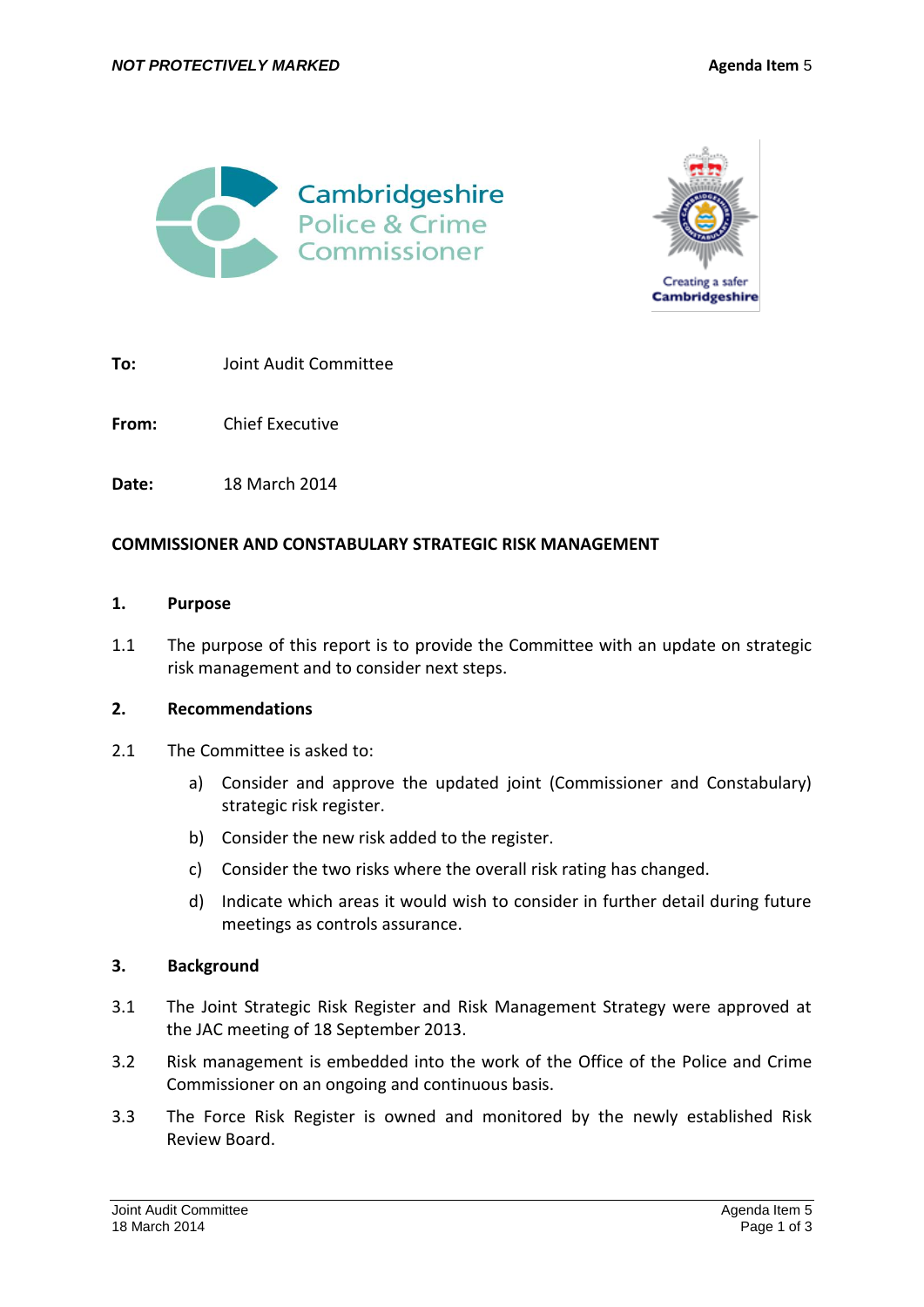# **4. Continued Development of the Joint Strategic Risk Register**

- 4.1 Following feedback from the Joint Audit Committee the format of the Strategic Risk Register has been changed to give a better visual demonstration of risk and a better audit trail of actions in relation to each risk.
- 4.2 In future the Strategic Risk Register, whilst jointly owned by the Commissioner and Constabulary, will be considered at the force Risk Review Board. This is in order that all risks relating to the Constabulary can be formally considered and reviewed in the same forum.
- 4.3 In February 2014 the risk register was formally reviewed by the BCB and a number of minor amendments were agreed to the wording of the existing risks.

# **5. Amendments to the Register**

## New Risk

- 5.1 All Police and Crime Commissioners now have a new power to commission services to support victims of crime. An additional risk has been introduced to the risk register to reflect this.
- 5.2 *R 3.7 That the Commissioner does not recognise and use the new powers provided to PCCs to meet the needs of victims.*
- 5.3 Full details of the risk and the controls are included in the risk register. The impact of the risk materialising is that victims will not receive the required support. A number of controls are in place including the piloting of a new system whilst "double running" with the existing provision for the short term.

# Amended Scores

- 5.4 Two risks have had their scores amended
- 5.5 *R3.3 The Commissioner (and Chief Constable if this relates to the functions of the police force) fails to enter into or achieve the benefits of collaboration agreements where it is in the interest of the efficiency or effectiveness of their own or another police force.*
- 5.6 This risk has been reviewed in the light of present progress on collaboration. Significant progress has been made in developing a change programme and a dedicated collaboration team, and a Memorandum of Understanding has been agreed between the 5 corporations sole. However, there are additional considerations in respect of the risk that collaboration partners may "fail" and as collaboration deepens the more reliant on those partners Cambridgeshire becomes. An additional controls assurance has been applied, *CA 3.3.4 Due consideration of governance and risk management arrangements of partner organisations.*
- 5.7 *R3.5 The Commissioner fails to ensure effective arrangements for the Deputy Commissioner, Chief Executive and the Commissioner's Chief Finance Officer to be appointed, supported and challenged while in post and to remove them from office*